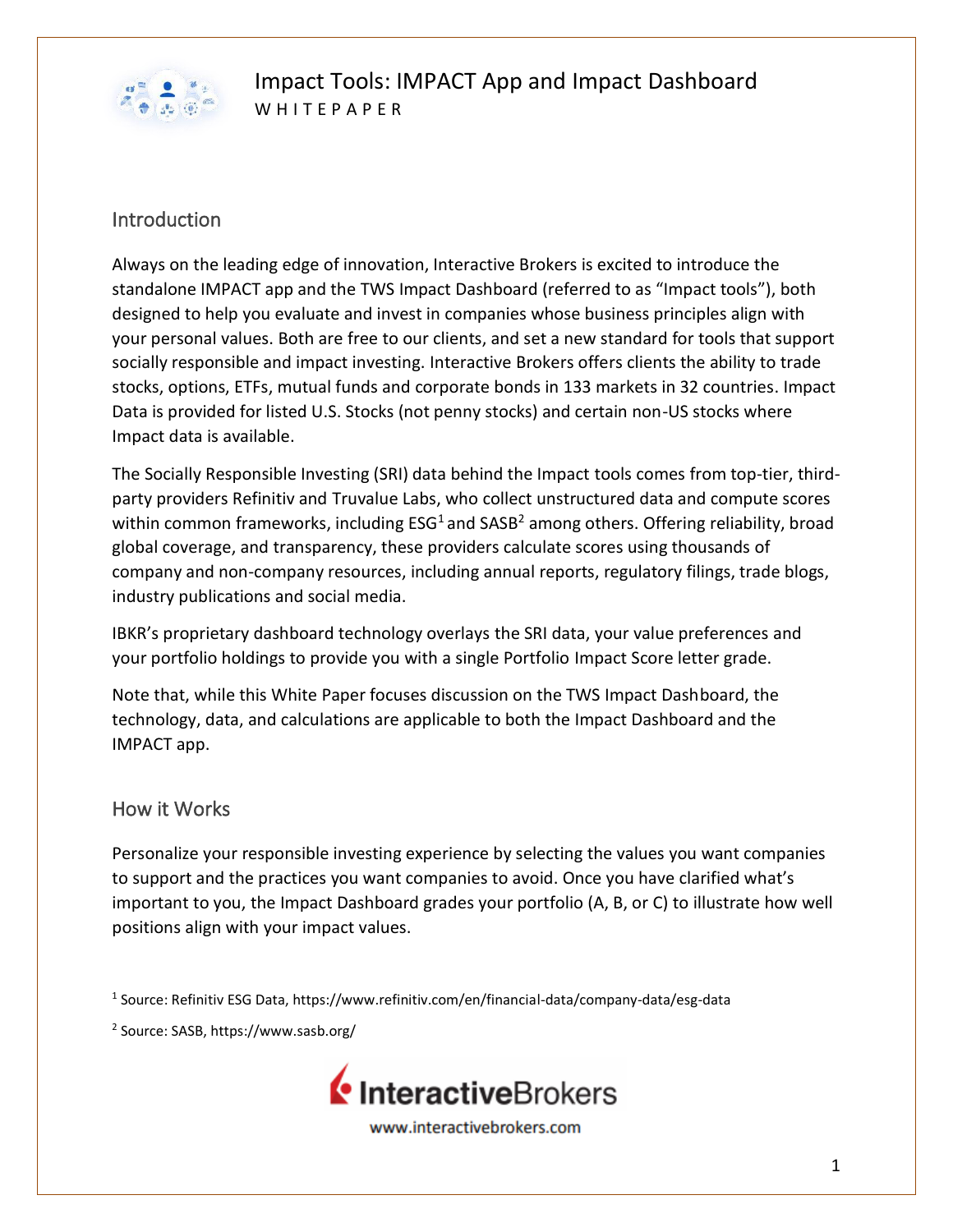

It also "red flags" companies that engage in the practices you want to avoid. Armed with this knowledge, you can now choose whether you want to adjust your holdings to improve your Portfolio Impact Grade.

We also offer tools that can help you find assets offered by companies whose values may be better aligned with yours:

- In TWS, add the **Impact Effect** column to your Watchlists and other tools to see leaf icons. The leaf color can help you identify potential investments by illustrating how well that company's values align with your Impact Values:
	- o Dark Green Leaf: High
	- o Light Green Leaf: Medium
	- o Yellow Leaf: Low

IMPACT app: These icons are shown in the IMPACT app Watchlist and Portfolio, to the left of the symbol.

• In TWS, add the **Impact Flag** column to your Watchlist to see which companies are flagged for engaging in practices you tagged as unacceptable.

IMPACT app: Flags display in the IMPACT app Watchlist and Portfolio to the left of the symbol.

• The **Impact** tab in TWS Fundamentals Explorer lets you see the effects of buying or selling a product, and shows you how well a company's values align with your stated Impact values.

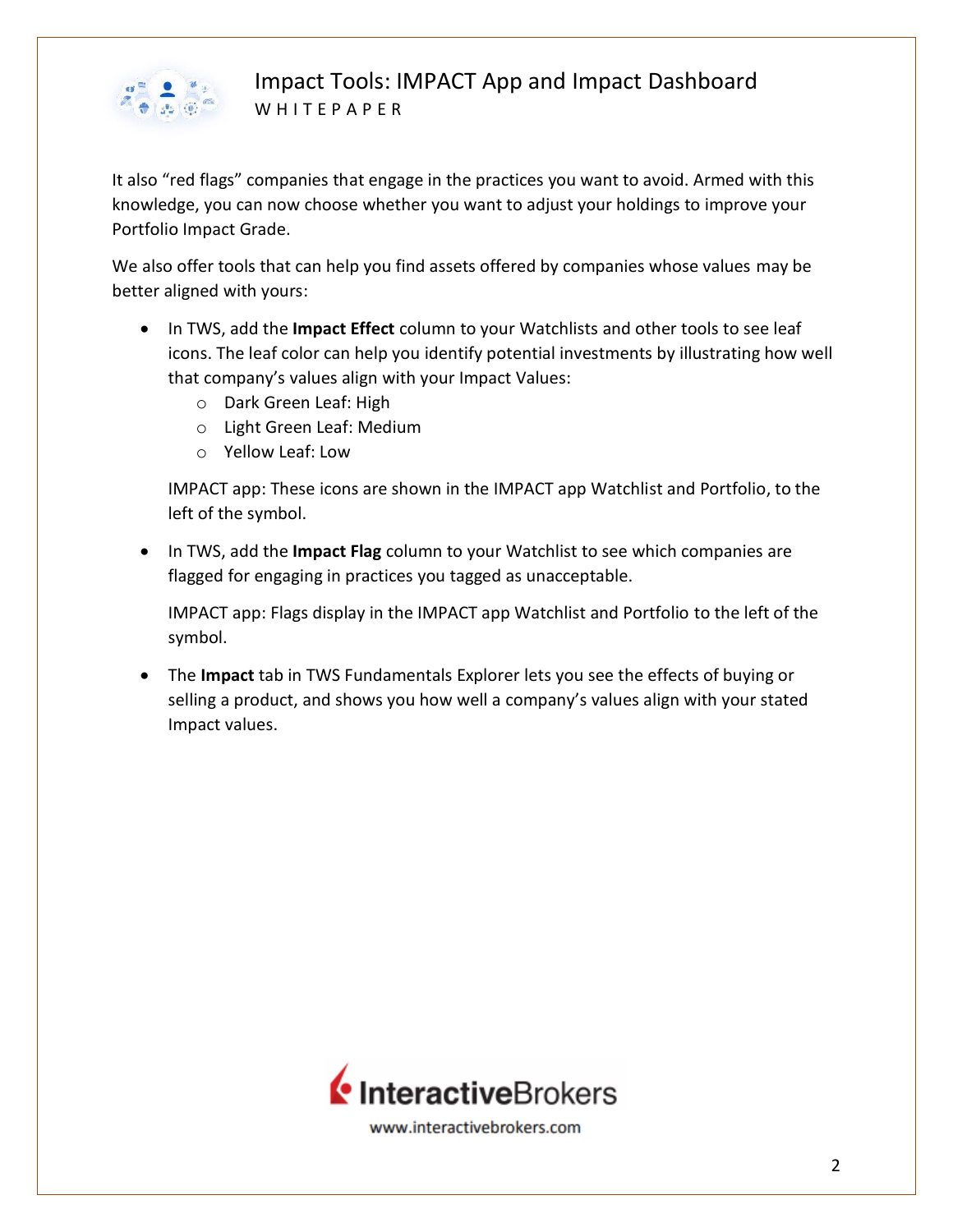

### Define your Principles

Start by choosing from a list of 13 Impact Values. You can tag a value as "Important" or "Very Important." Make your selections carefully, as they are used in the Portfolio Impact Score calculation and selecting too many will weaken their individual effect. We believe these values represent the top 13 most significant universal principles in business conduct.



Find out more about each principle in Appendix A.

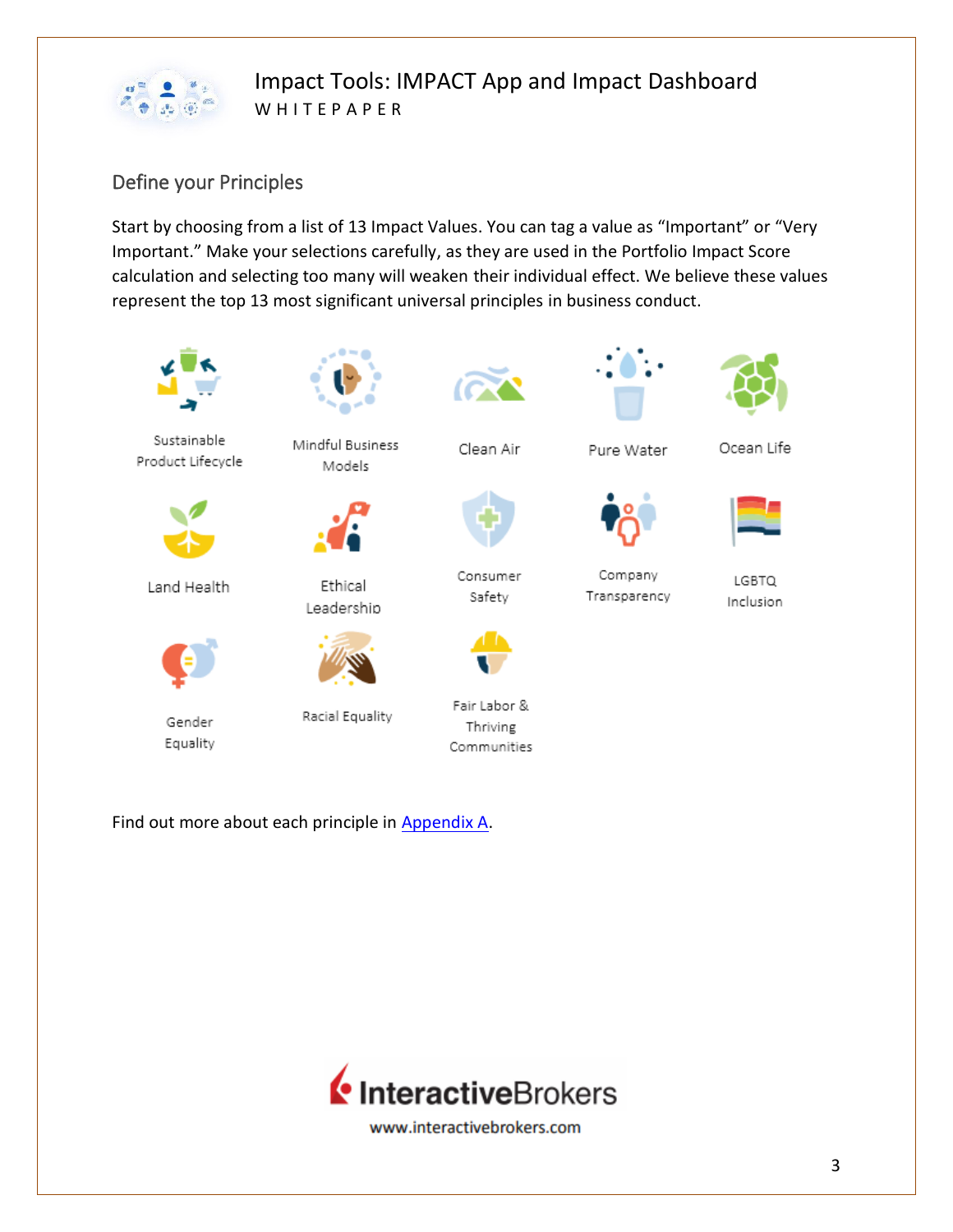

### Identify Practices to Flag

Next choose the practice you want the system to flag. These are not included in the portfolio score calculation, so you can select as many as you want. The small number in the red circle next to a practice tells you how many companies in your portfolio engage in that practice.



Find out more about each practice in Appendix B.

### See your Portfolio Score

Once you have selected the values you support and the practices you oppose, the tool analyzes and grades your portfolio. The doughnut chart shows your overall Portfolio Impact Score. Hold your mouse over slices around the outside to see the weight of companies in the High (Dark Green) , Medium (Light Green), and Low (Yellow) alignment levels.

Directly under the doughnut chart we show you what percent of your portfolio has impact data. To see this in the IMPACT app, tap the Impact button in your Portfolio. The calculation is weighted based on the dollar value of each position that has an Impact score to provide an overall score for the portfolio. For example, if you have a \$1000 portfolio with 10 positions, and only 2 of the 10 have impact data but those two are worth \$900, we show that 90% of your holdings have impact data and the overall Impact score of the portfolio.

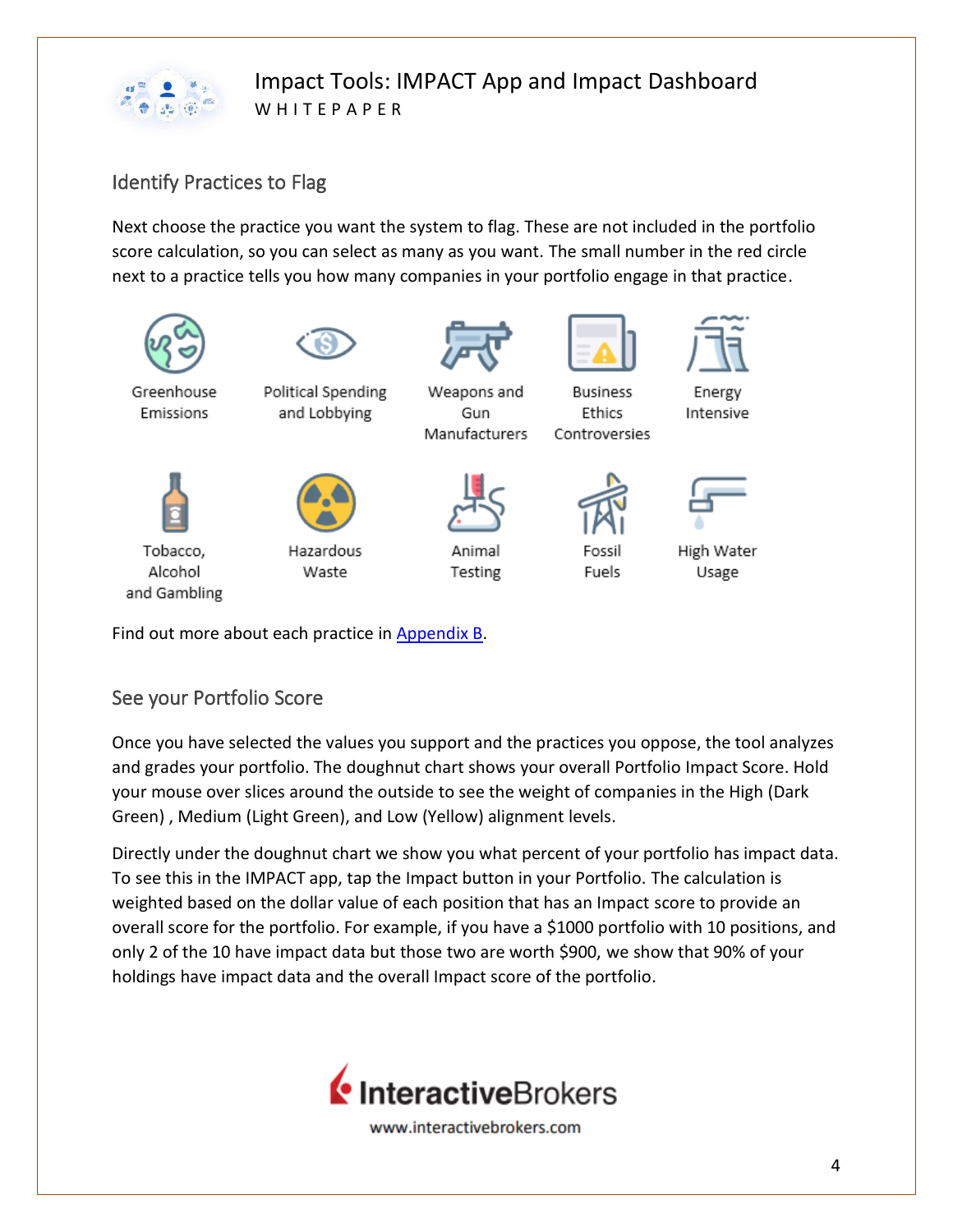

#### **Values You Support**



To the right of the doughnut chart we show the **Values You Support** and their individual letter grade. In the image above you can see that Gender Equality was tagged as **Important**, and received a grade of "B." This means that value is relatively well-supported among companies in your portfolio. Consumer Safety was tagged as **Very Important**, but this value got a grade of "C." Since it's tagged as Very Important, it carries more weight in the calculation. This explains why, even if the same number of companies support Consumer Safety as support Gender Equality, Consumer Safety may only receive a "C."

See the next image where we modified the importance of these values and got different grades as a result. We changed Gender Equality to "Very Important," and its grade changed from "B" to "C."

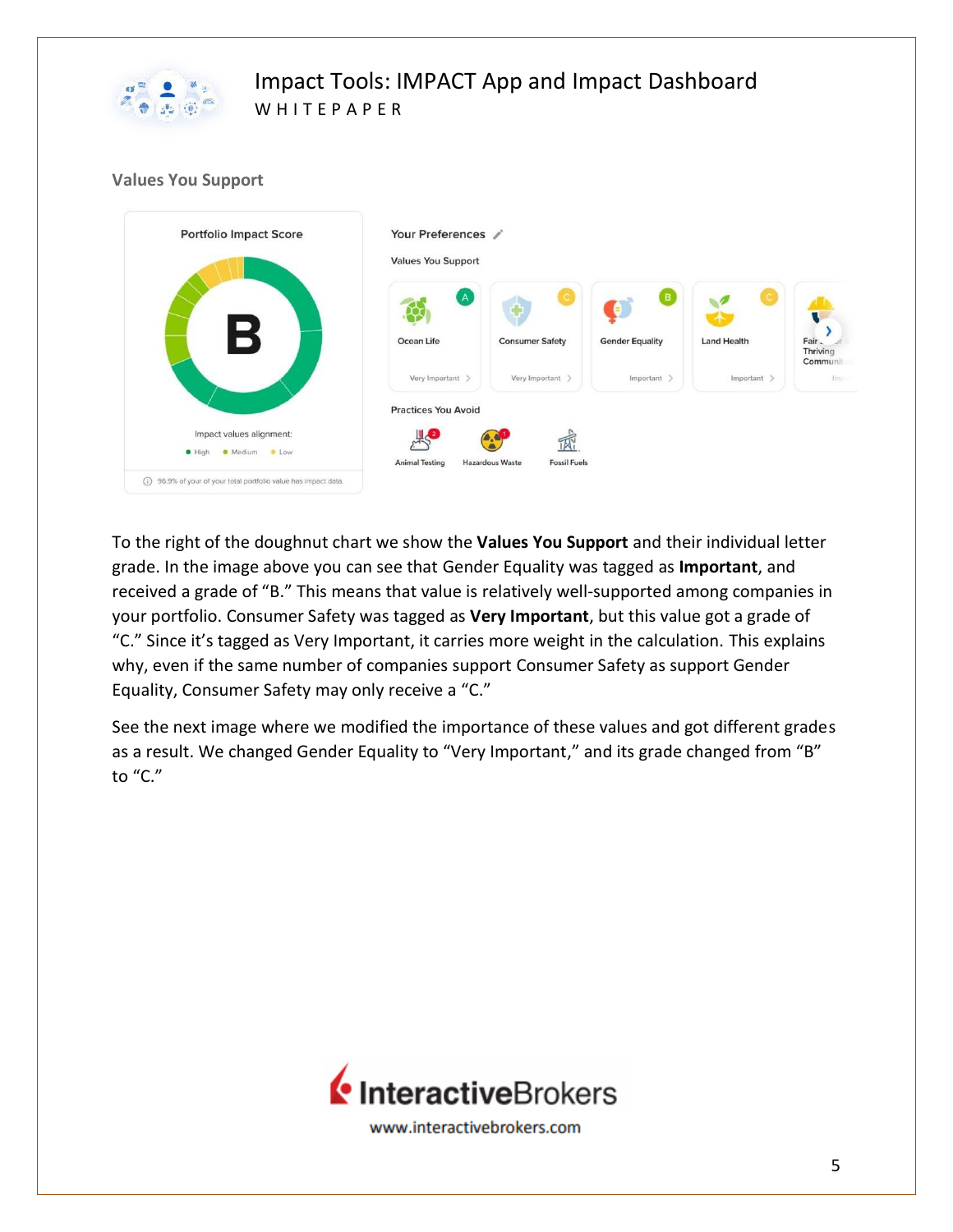



To see details such as how each individual company scored on the specific value, click one of the Values You Support, for example "Gender Equality." The image below shows the detail for the Gender Equality value tagged as Very Important.

|                                     | <b>Gender Equality</b><br>packages and mentorship programs. | very important                                                                                           | This value points to the importance of diversity and inclusion in the workplace. Specifically, Gender<br>Equality centers on a company's ability to achieve gender parity by encouraging equal pay, active<br>recruiting, and promotion of women. This can also include an embracing culture with tailored benefit |
|-------------------------------------|-------------------------------------------------------------|----------------------------------------------------------------------------------------------------------|--------------------------------------------------------------------------------------------------------------------------------------------------------------------------------------------------------------------------------------------------------------------------------------------------------------------|
|                                     | Based on Your Preferences                                   | Your Portfolio scored a C for Gender Equality<br>11 out of 30 (83.6%) of your holdings have values data. |                                                                                                                                                                                                                                                                                                                    |
| Your Positions: Gender Equality     |                                                             |                                                                                                          |                                                                                                                                                                                                                                                                                                                    |
| <b>Long Positions</b><br>INSTRUMENT | EFFECT +                                                    | MKT VALUE                                                                                                | INDUSTRY                                                                                                                                                                                                                                                                                                           |
| ОC<br>Owens Corning                 | $\bullet$                                                   | 10,290 usp<br>5.0%                                                                                       | Industrials                                                                                                                                                                                                                                                                                                        |
| $\mathcal{U}$                       |                                                             | 10.290                                                                                                   | Semiconductors                                                                                                                                                                                                                                                                                                     |
|                                     |                                                             | InteractiveBrokers<br>www.interactivebrokers.com                                                         |                                                                                                                                                                                                                                                                                                                    |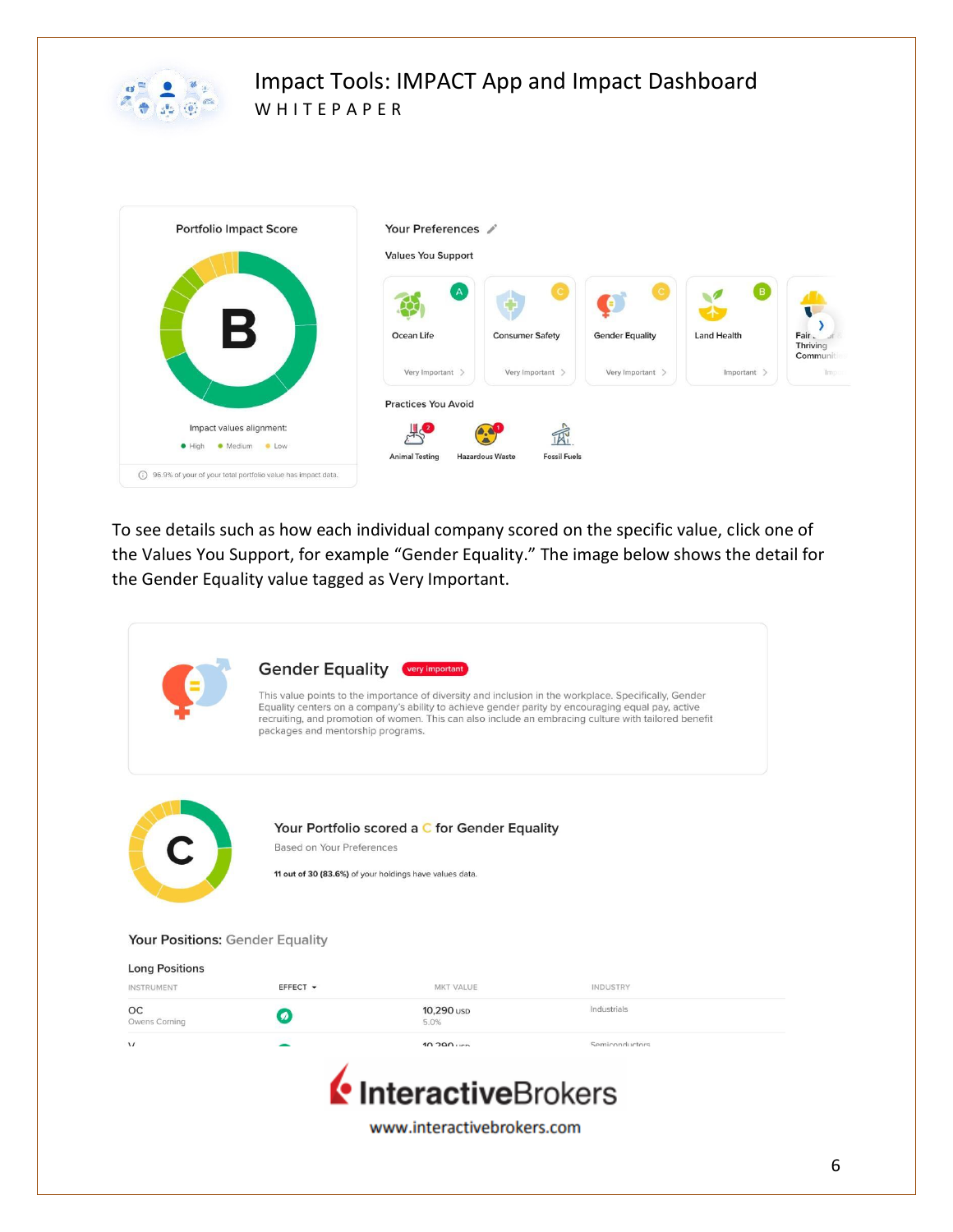

#### **Practices to Flag**

Below the **Values You Support** we list the **Practices to Flag.** We use a small number in the top right corner of a practice (when applicable) to show how many companies in your portfolio engage in these practices. Click one to see which of your portfolio companies have been flagged.



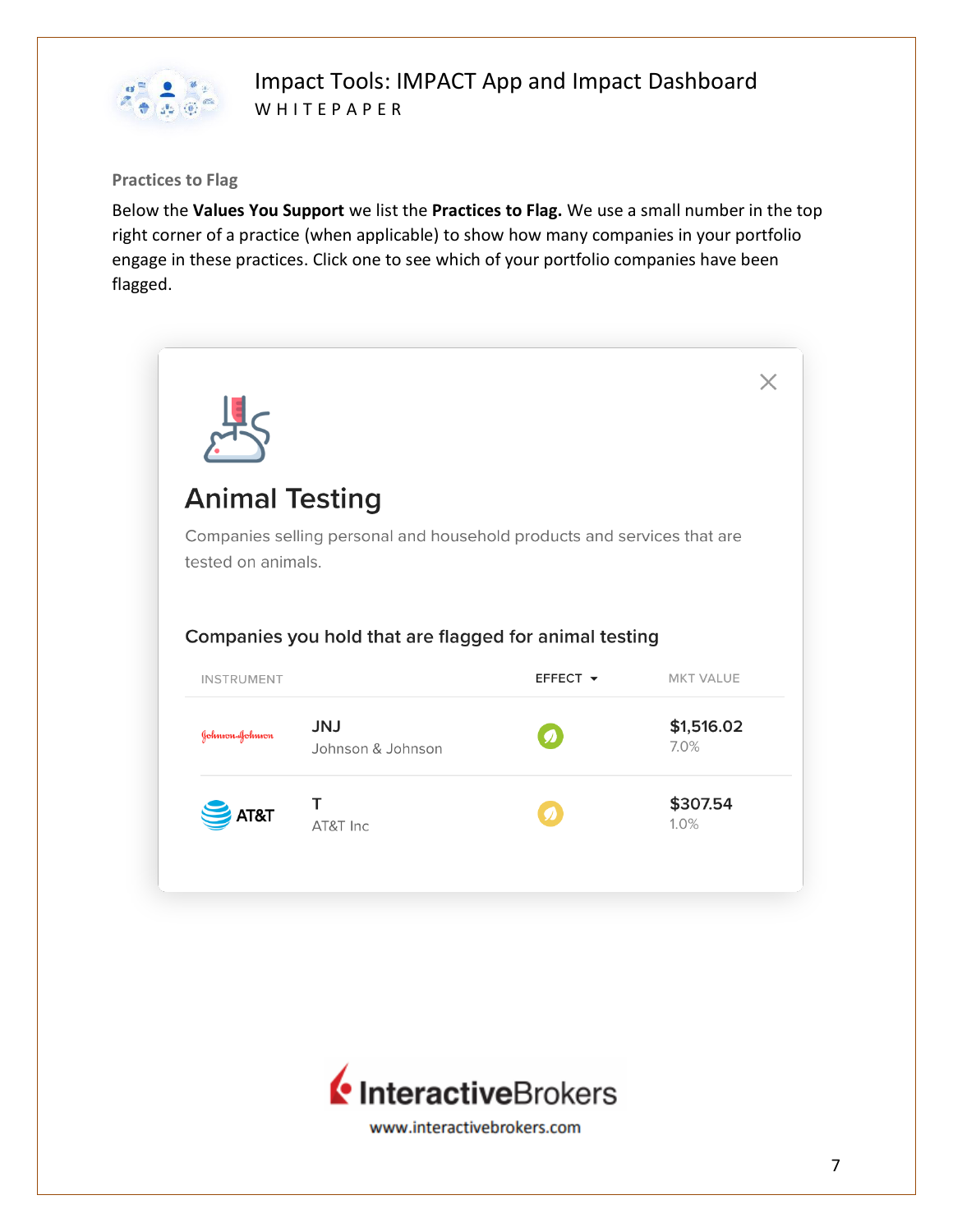

All of your positions are listed below the chart, and the colored leaf icons in the Effect column show the level of alignment each position has with your Impact values:

- High = Dark Green Leaf
- Medium = Light Green Leaf
- Low = Yellow Leaf

| <b>Long Positions</b>                            |           |                     |                                           |                |  |
|--------------------------------------------------|-----------|---------------------|-------------------------------------------|----------------|--|
| INSTRUMENT                                       | EFFECT -  | MKT VALUE           | <b>INDUSTRY</b>                           | ANALYST RATING |  |
| AMZN<br>Amazon.com Inc.                          | の         | 10,290 usp<br>23.4% | Internet & Mail Order Department Stores   | Buy            |  |
| V<br>Visa Inc.                                   | $\bullet$ | 6,980 usp<br>15.9%  | Internet Security & Transactions Services | Buy            |  |
| <b>LINU</b><br>Johnson & Johnson                 |           | 6,892 usp<br>15.7%  | Pharmaceuticals                           | Hold           |  |
| <b>BKR</b><br>Baker Hughes CI                    |           | 3,907 usp<br>8.9%   | Oil Related Services & Equipment          | Buy            |  |
| AAPL<br>Apple Inc                                |           | 2,590 usp<br>5.9%   | Phones & Smart Phones                     | Buy            |  |
| $\blacksquare$ VZ<br>Verizon Communications Inc. |           | 1,668 usp<br>3.6%   | Integrated Telecomm Services              | Buy            |  |
| <b>KOS</b><br>Kosmos Energy LTD                  |           | 1,668 usp<br>3.6%   | Oil & Gas Explorations & Production       | Sell           |  |
| <b>TSLA</b><br>Tesla Inc                         |           | 1,185 usp<br>2.7%   | Electric (Alternative) Vehicles           | Hold           |  |
| <b>XOM</b><br>Exxon Mobil Corporation            |           | 878 usp<br>2.0%     | Internet Content & Information            | Hold           |  |

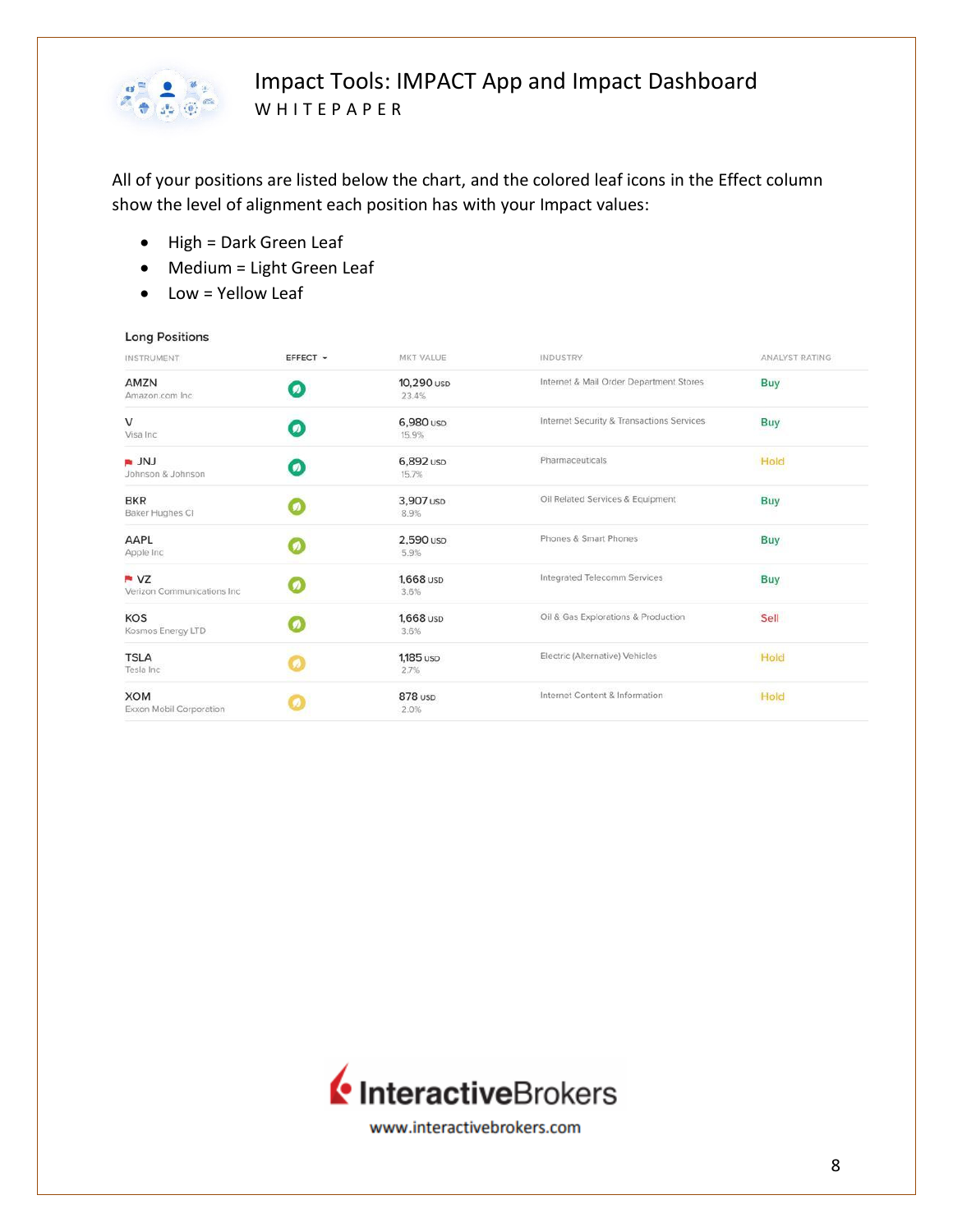

Dive deeper by selecting a position. We'll show you how well the company you selected aligns with your Impact values. If a company's alignment level is Low, we will show you similar stocks for companies that may align better with your Impact values.

|                                                                                         | <b>AMZN</b> Amazon.com Inc.                                                              |                      | $\langle \quad \rangle$<br>$\times$ |  |
|-----------------------------------------------------------------------------------------|------------------------------------------------------------------------------------------|----------------------|-------------------------------------|--|
|                                                                                         | 10/05/2021 - Iruvalue Impact News\                                                       |                      |                                     |  |
| Twitch Gets Hit By Data Breach; Source Code Leaked<br>10/05/2021 - Truvalue Impact News |                                                                                          |                      |                                     |  |
|                                                                                         | <b>Alternatives to AMZN</b><br>Similar US stocks that are most aligned with your values. |                      |                                     |  |
| Microsoft                                                                               | <b>MSFT</b><br>Microsoft Corporation                                                     | \$301.34<br>$+1.20%$ | $\bullet$                           |  |
| salesforce                                                                              | <b>CRM</b><br>Salesforce.com Inc.                                                        | 289.13<br>$+1.09%$   | $\bullet$                           |  |
| Adobe                                                                                   | <b>ADBE</b><br>Adobe Inc.                                                                | 607.39<br>$+0.34%$   | $\bullet$                           |  |
| cadence                                                                                 | <b>CDNS</b><br>Cadence Design Sys                                                        | 157.12<br>$-0.89%$   | $\bullet$                           |  |
| <b>iRoboť</b>                                                                           | <b>IRBT</b><br>iRobot Corporation                                                        | 81.50<br>$+3.19%$    |                                     |  |

By allowing you to decide what values and practices are important to you, the Impact Dashboard can help you trade your way to the world you want.

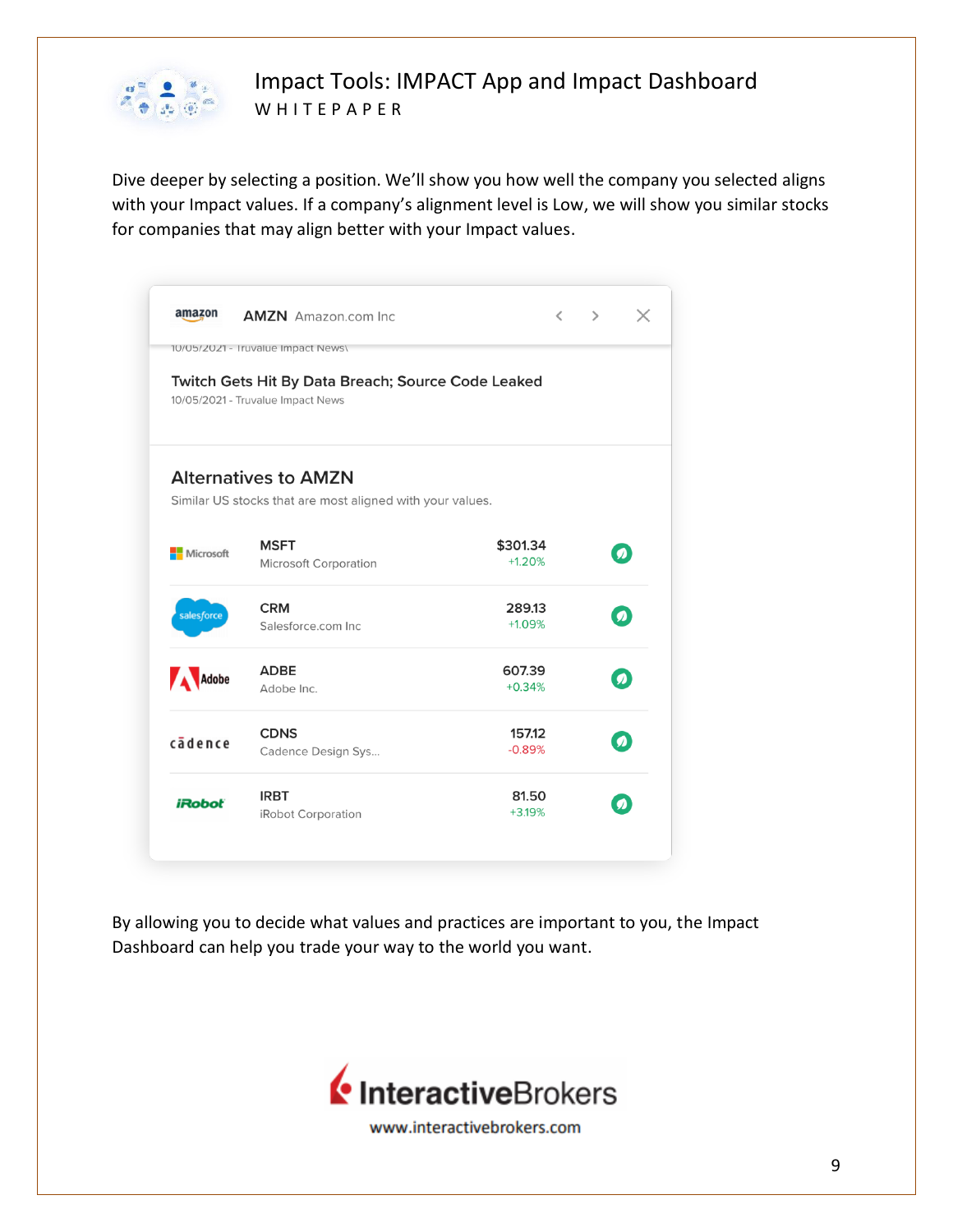

### Scoring Methodology

Results from the Impact Dashboard are tailored based on the SRI values you selected. We derive the Portfolio Impact Score and Impact Effect score based on the underlying ESG metric that aligns to a specific Impact Value, such as Ocean Life.

The process starts with defining a target benchmark. You do this when you set your preferences. A company's ESG performance is measured against this benchmark to determine if it is exceeding your expectations (High), just meeting your expectations (Medium), or performing far below your expectations (Low) or. We call these levels of alignment the company's **Impact Effect**. Each company's Impact Effect and portfolio weight are factored to derive the Portfolio Impact Score.

#### Impact Effect

At the security level, Impact Dashboard calculates the Impact Effect, which essentially indicates whether a company's alignment to your Impact Values is High (dark green leaf), Medium (light green leaf) or Low (yellow leaf).

The Impact Effect is based on the level of importance you selected for each of your values along with the score of the security.

IB provides Impact scores for listed US and non-US stocks for which data providers have sent us Impact data.

See an example of Impact Effect on a set of securities in a portfolio in the image to the right.

| <b>Long Positions</b>                    |                       |
|------------------------------------------|-----------------------|
| <b>INSTRUMENT</b>                        | EFFECT +              |
| <b>AMZN</b><br>Amazon.com Inc.           | $\boldsymbol{\eta}$   |
| v<br>Visa Inc.                           | $\bullet$             |
| $\blacksquare$ JNJ<br>Johnson & Johnson  | $\boldsymbol{\theta}$ |
| <b>BKR</b><br>Baker Hughes Cl            | の                     |
| AAPL<br>Apple Inc                        | ø                     |
| $\sim$ VZ<br>Verizon Communications Inc. | ø                     |
| <b>KOS</b><br>Kosmos Energy LTD          | Ø                     |
| <b>XOM</b><br>Exxon Mobil Corporation    |                       |
|                                          |                       |

#### **Short Positions**

Effect scores are reversed for short positions. Learn More

| <b>INSTRUMENT</b>                  | EFFECT +              |  |
|------------------------------------|-----------------------|--|
| <b>TSLA</b><br>Tesla Inc.          | $\boldsymbol{\varpi}$ |  |
| $\blacksquare$ CVX<br>Chevron Corp | о                     |  |
| p EL<br>Estee Lauder Companies     | Ω                     |  |

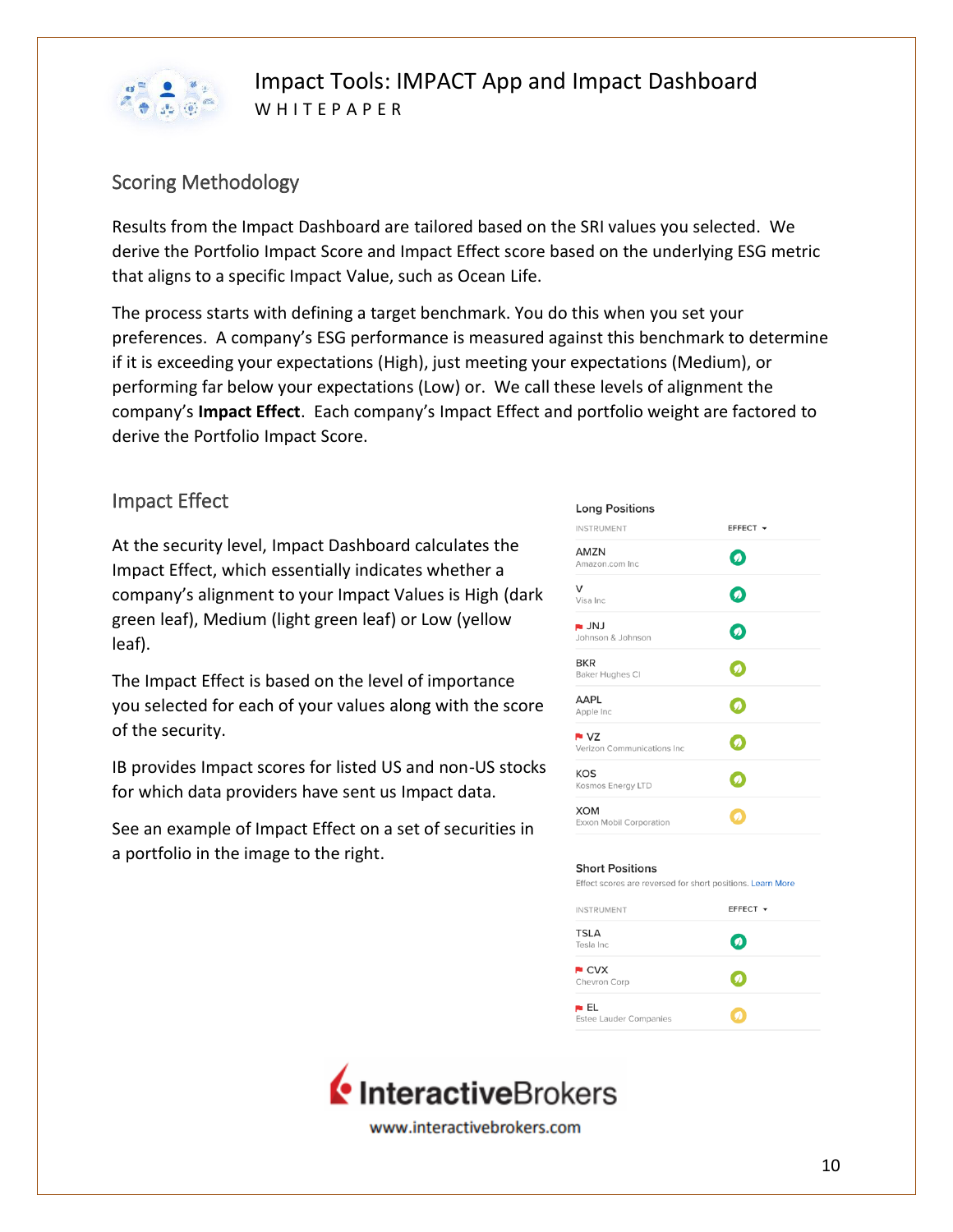

The SRI and ESG worlds are still evolving as companies report on these metrics for the first time, so occasionally we won't have data for a company. In that case, the Impact Dashboard will exclude that security from the analysis.

**ESG Scores from Refinitiv**: As of this publication date (October 15, 2021), the universe of companies for which ESG data is maintained and ESG scores are calculated consists of >10,000 companies globally. To find the most up-to-date volume of global data, see Global Coverage at [Refinitive ESG Scores.](http://#)

**ESG Data from FactSet TruValue Labs**: As of this publication date (October 15, 2021) the universe of publicly traded companies worldwide, including constituents of major indices such as the S&P 500, Russell 3000, MSCI All Country World Index and others for which ESG data is maintained and ESG scores are calculated consists of 8,000 companies. To find the most up-todate volume of global data, see [FactSet ESG Data.](http://#)

#### Missing Data

Data vendors do not always have relevant scores for the specific Impact Goals that users tag as Important or Very Important to them. In cases where there are insufficient vendor scores for a specific company for the relevant Impact Goals, Impact will not calculate an Impact score (and will not display the High, Medium, or Low leaf icons). In addition, IBKR will not include ESG scores for non-listed US stocks (aka Penny Stocks).

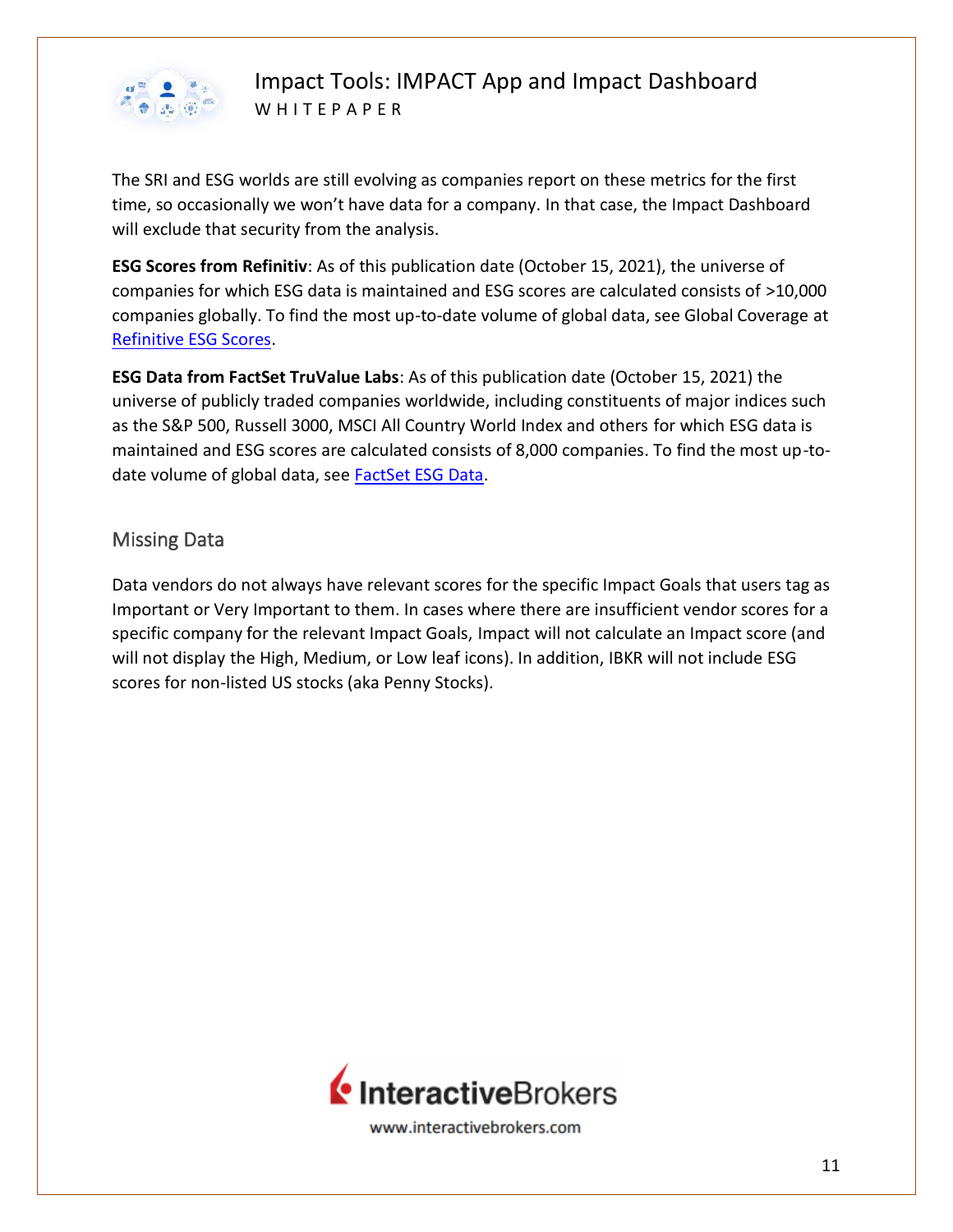

## Portfolio Score



In the image above, you can see that 96.9% of this portfolio has impact data. Since 2 of 15 positions are excluded for not having data, we can tell that 13 of 15 positions make up that 96.9% of your total portfolio value by weight. The remaining 2 positions comprise only 3.1% of your total portfolio value by weight. The Portfolio Impact Score is the weighted average (weighted by dollar value) of your Impact Effect score for each position in your portfolio for which we have an Impact score. If this weighted score is greater than the benchmark score derived from your preferences, the portfolio receives an "A" grade. If the weighted score is lower, the portfolio receives a score of B or C, depending how far the score is below the preference benchmark.

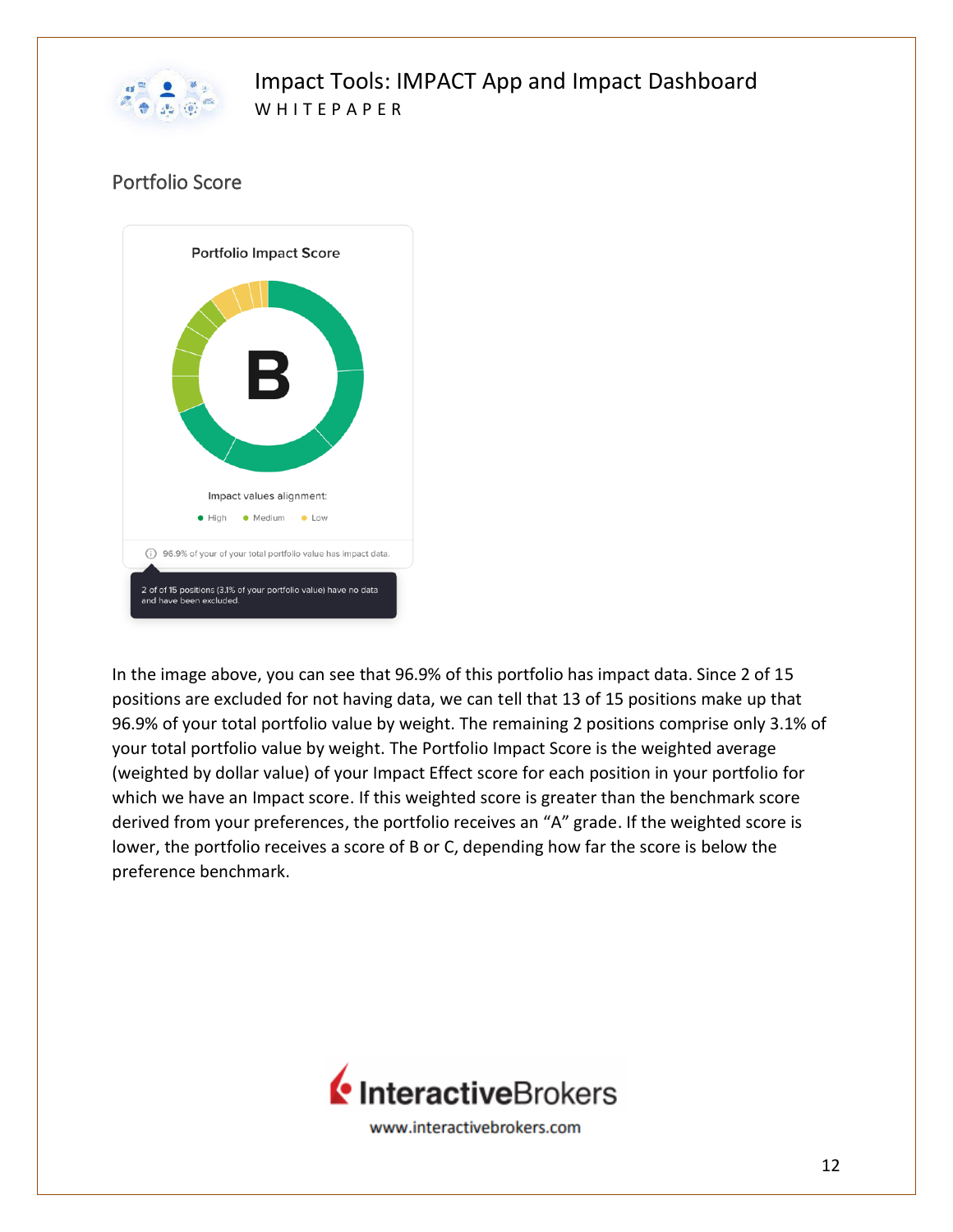

# Appendix A

# Impact Values



Sustainable Product Lifecycle



Mindful Business Models

This value considers the design, quality and safety of products and services, focusing on the entire supply chain and the materials used in manufacturing products. It examines how companies consider the demand of customers for sustainable products including recycling, product testing and environmental effects. The value also comprises the value companies and suppliers place on labor practices and human rights.

Mindful Business Models captures the ability of companies to incorporate ESG elements into long-term planning. It includes transition to low carbon and climate friendly economies and to serve underrepresented populations. Considerations include the handling of a company's assets and their impact on the environment and society. Management's willingness to abide by the legal and regulatory requirements while respecting the views of investors, customers and society at large is also an important part of the value.



Clean Air

Management of air quality by companies is key for this value. It includes emissions from factories, plants, offices, machines, and methods of transport used to manufacture and deliver products and services. Specifically, these emissions are oxides of nitrogen, sulfur, and heavy metals in addition to greenhouse gases (GHG) such as carbon dioxide. Another component of this value is how companies manage the sustainability of their energy specially when it is derived from third party sources.



www.interactivebrokers.com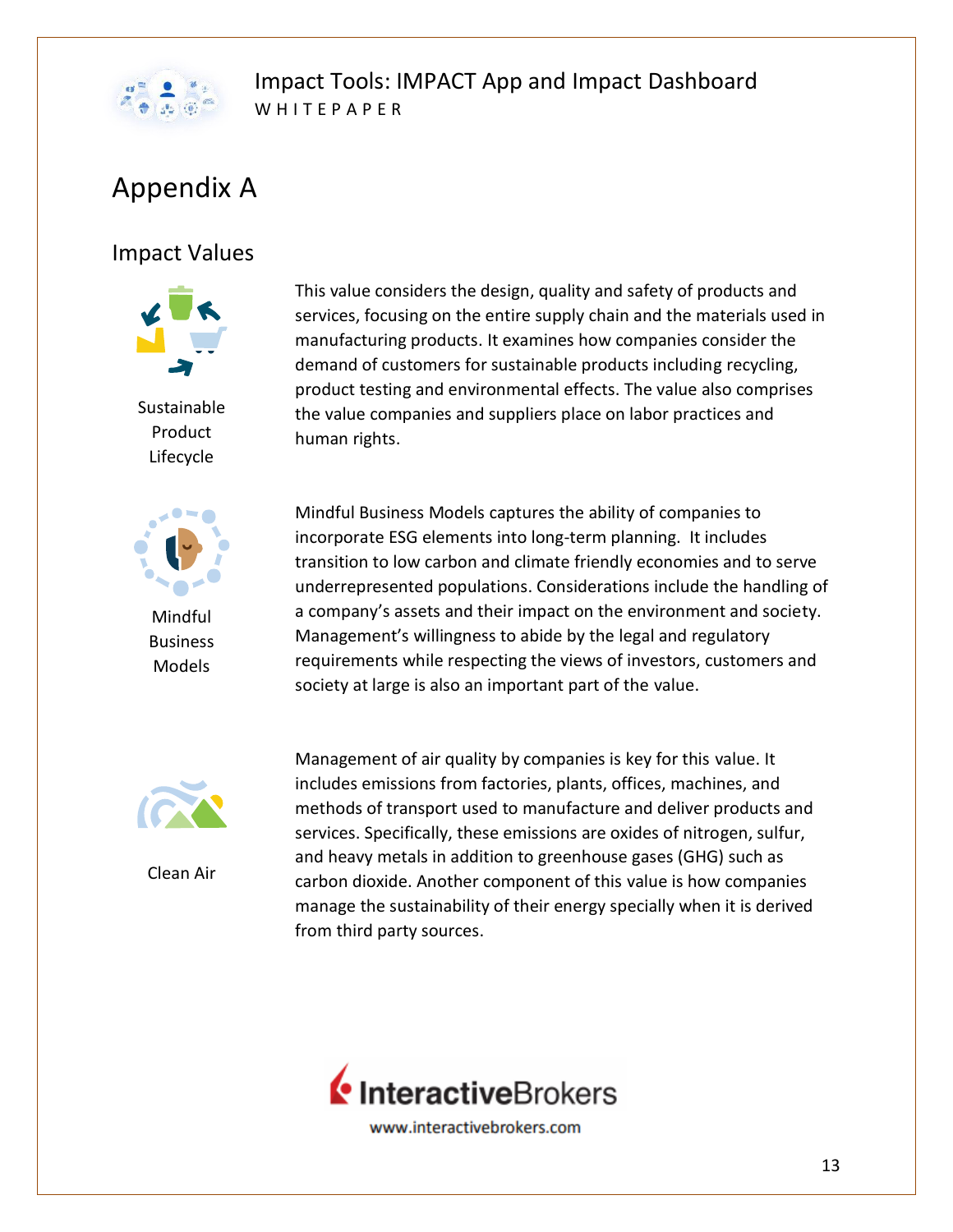



The Pure Water value centers around how companies manage their water use and consumption when making products, specifically on avoiding contamination and toxic waste. Being mindful of the communities where companies operate is also significant, including the members access to clean water.



Ocean Life



Land Health

The way companies oversee their water use when making products is an important factor for this principle. Yet the primary consideration is the value and respect placed on the ocean and its marine life. Of note is the strength of companies' waste management and recycling initiatives. Crucial are also controls and systems that companies have in place to avoid significant disasters that can impact ocean life.

Land Health considers the environmental concerns of harmful land waste when creating products. Specifically, how companies manage solid waste derived from agriculture and other land processes. It includes its safe treatment, storage and disposal while observing local and universal regulations. Lastly, this value also considers how companies handle the impact from the extraction of natural resources such as deforestation, biodiversity damage and habitat loss.



Ethical Leadership Ethical Leadership is driven by how management handles its company's behavior towards customers, suppliers, peers, and society. It comprises monopolistic and anti-competitive behavior such a collusion, price fixing, fraud, corruption, and bribery. Management's ability to interact with regulators, resolve conflict between corporate and societal interests, and to act responsibly in times of crises are also important factors for this value.

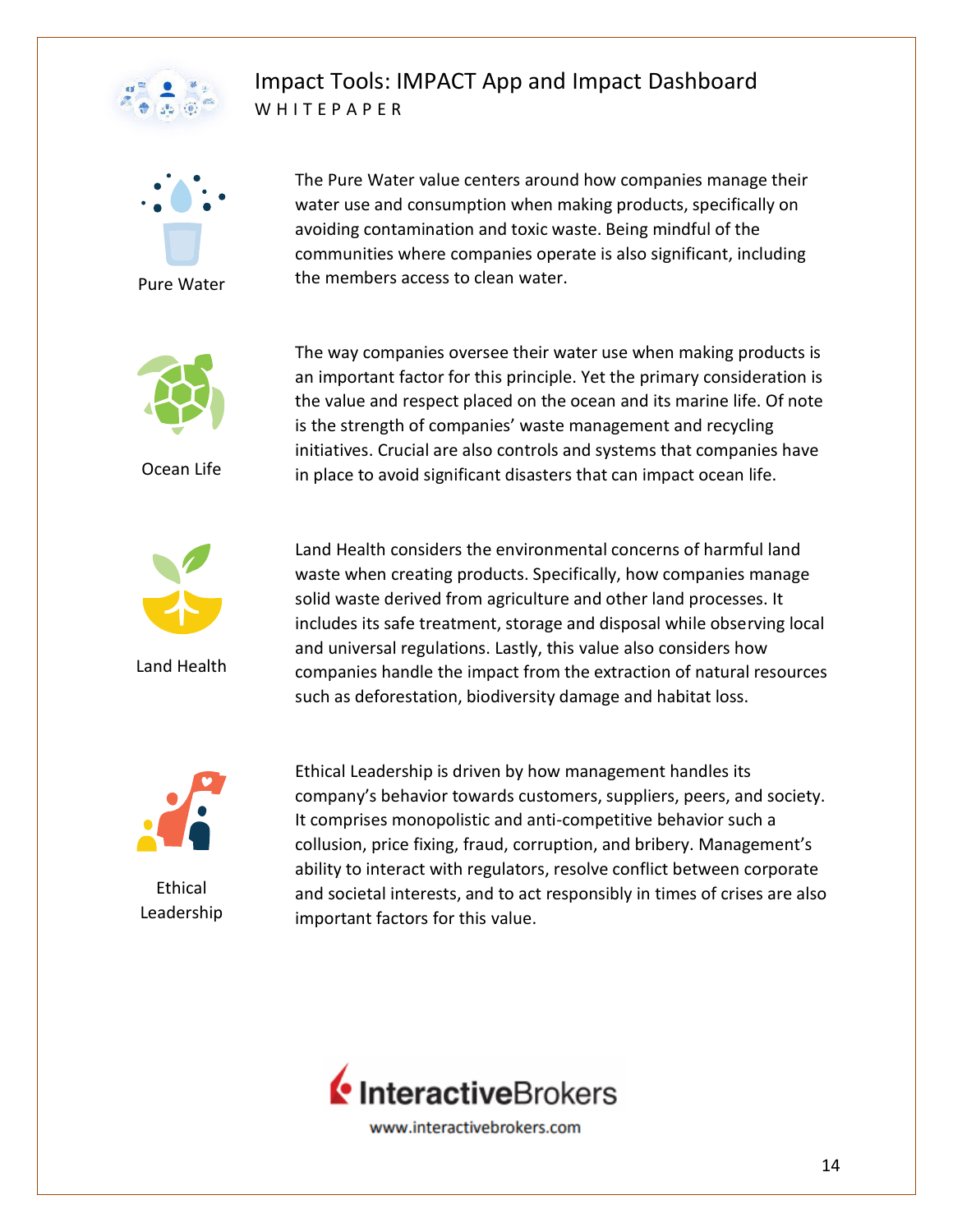



Consumer Safety



Company **Transparency** 



LGBTQ Inclusion



Emphasizes the importance of a transparency but most importantly, the disclosure of policies and strategies aimed to always protect the consumer's wellbeing. This includes openness in the making of products such as ingredients, nutritional value, use of chemicals or antibiotics and the ability to prevent any harmful imitations. It also considers the cyber security of all personal information from data breaches and misappropriation by third parties or hackers.

This value focuses on the significance of diversity & inclusion in the workplace with a focus on the LGBTQ community. It includes a company's ability to incorporate plans that ensure the recruiting, retention and safety of LGBTQ employees and their families. This can be done through workplace policies, hiring practices, employee resource groups, executive sponsorships, benefits, and training programs.



Gender Equality

This value points to the importance of diversity and inclusion in the workplace. Specifically, Gender Equality centers on a company's ability to achieve gender parity by encouraging equal pay, active recruiting, and promotion of women. This can also include an embracing culture with tailored benefit packages and mentorship programs.

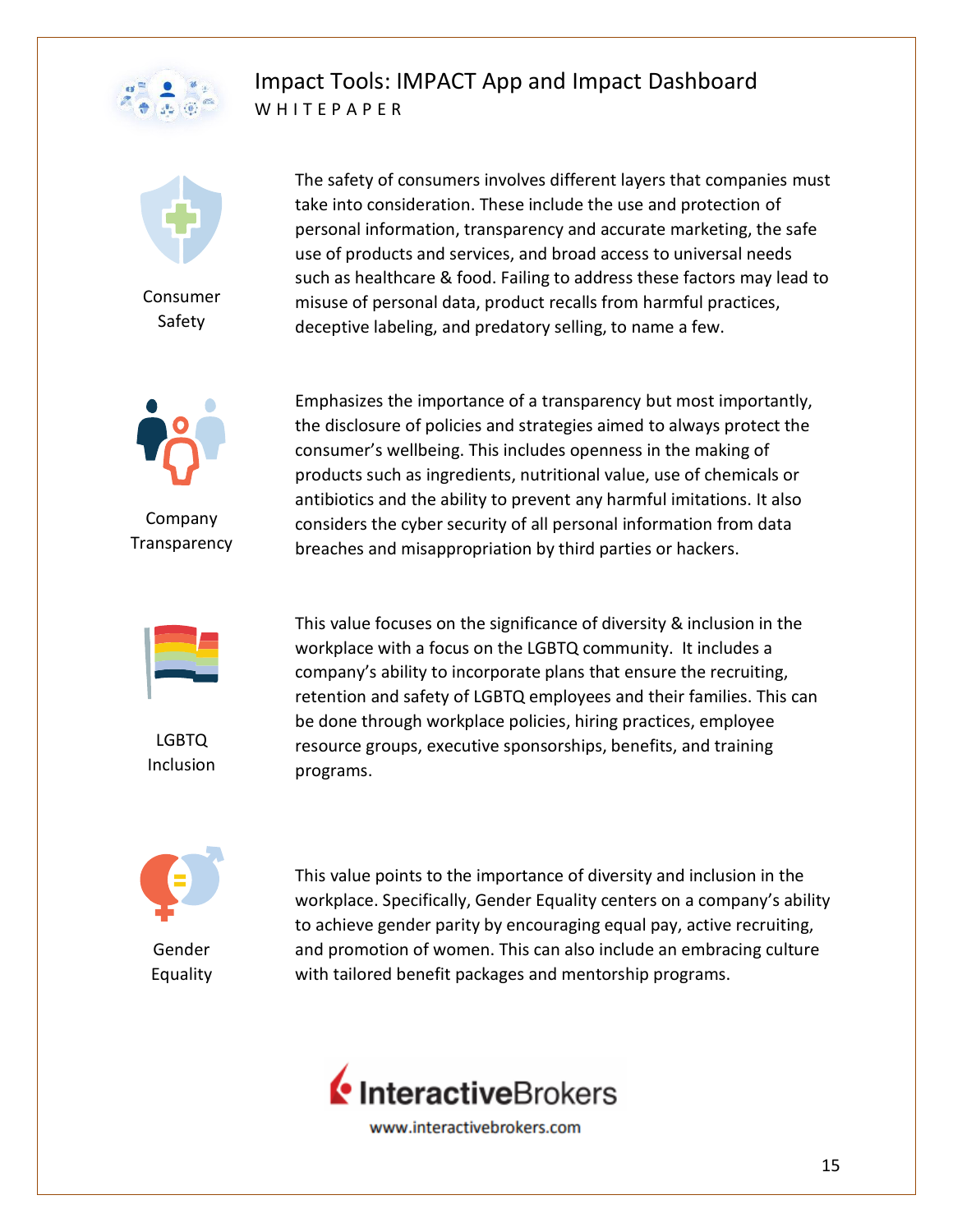



Racial Equality



Fair Labor & Thriving **Communities** 

Racial Equality forms part of a company's diversity & inclusion considerations, along with LGBTQ Inclusion and Gender Equality. Racial equality will occur when companies practice equal hiring and offer employment opportunities to persons of all races regardless of skin color, background, and ethnicity in an environment that is free from discrimination.

Fair Labor & Thriving Communities considers the relationship between companies and the societies in where they operate. It accounts how management interacts and gives back to local communities. This includes companies' contact with indigenous populations and how they value their rights and respect their land. The value also accounts for the health and safety of employees including universally accepted labor standards and laws.

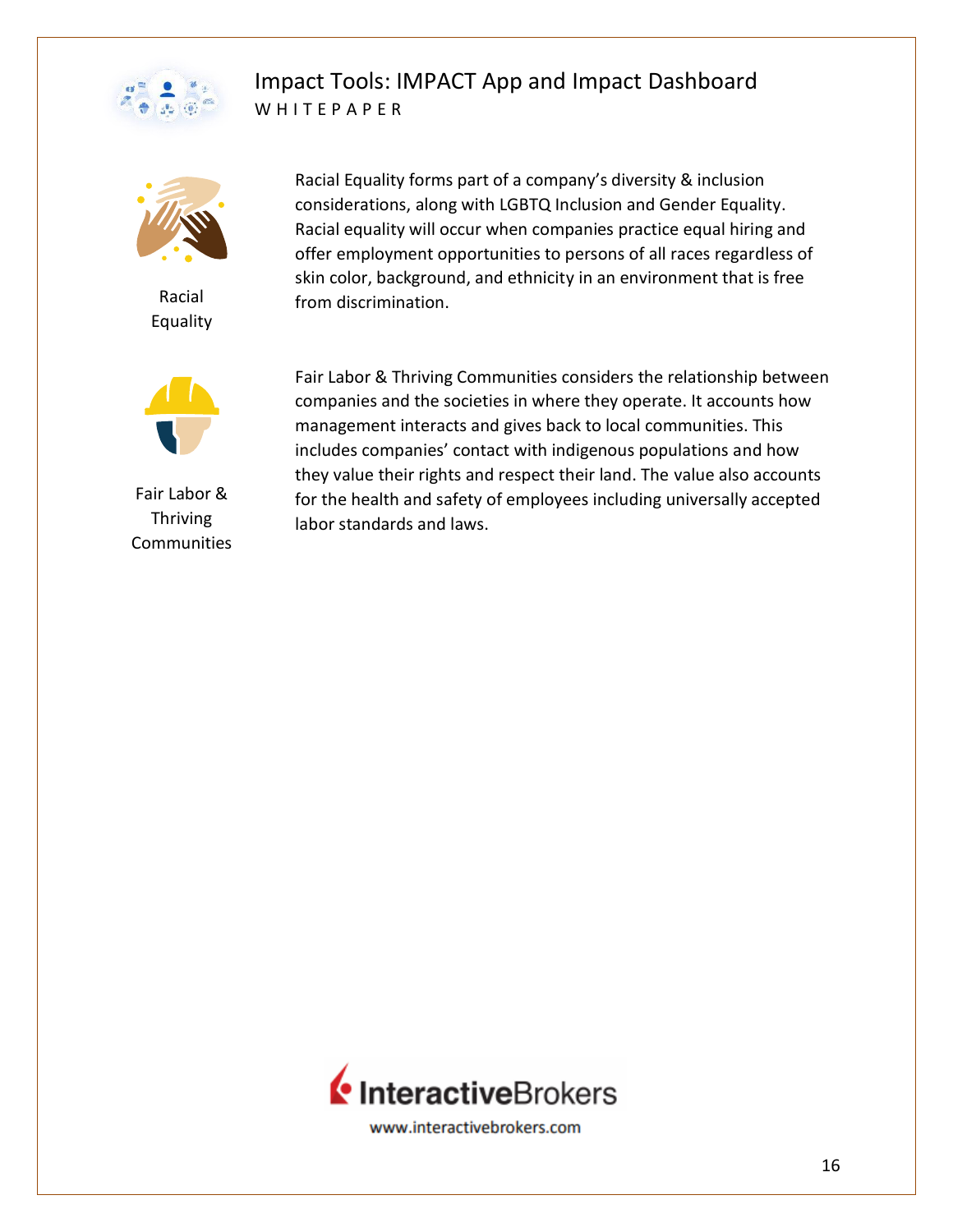

# Appendix B

# Practices to Avoid



Animal Testing

Companies selling personal and household products and services that are tested on animals.



Business Ethics Controversies

Companies associated with the highest number of ethical, political, and corruption-related controversies, as reported in the media.



Corporate Political Spending and Lobbying

Companies that donate the most in support of political parties/candidates and spend the most on lobbying, relative to size.



Energy Intensive

Companies with the highest total energy usage.

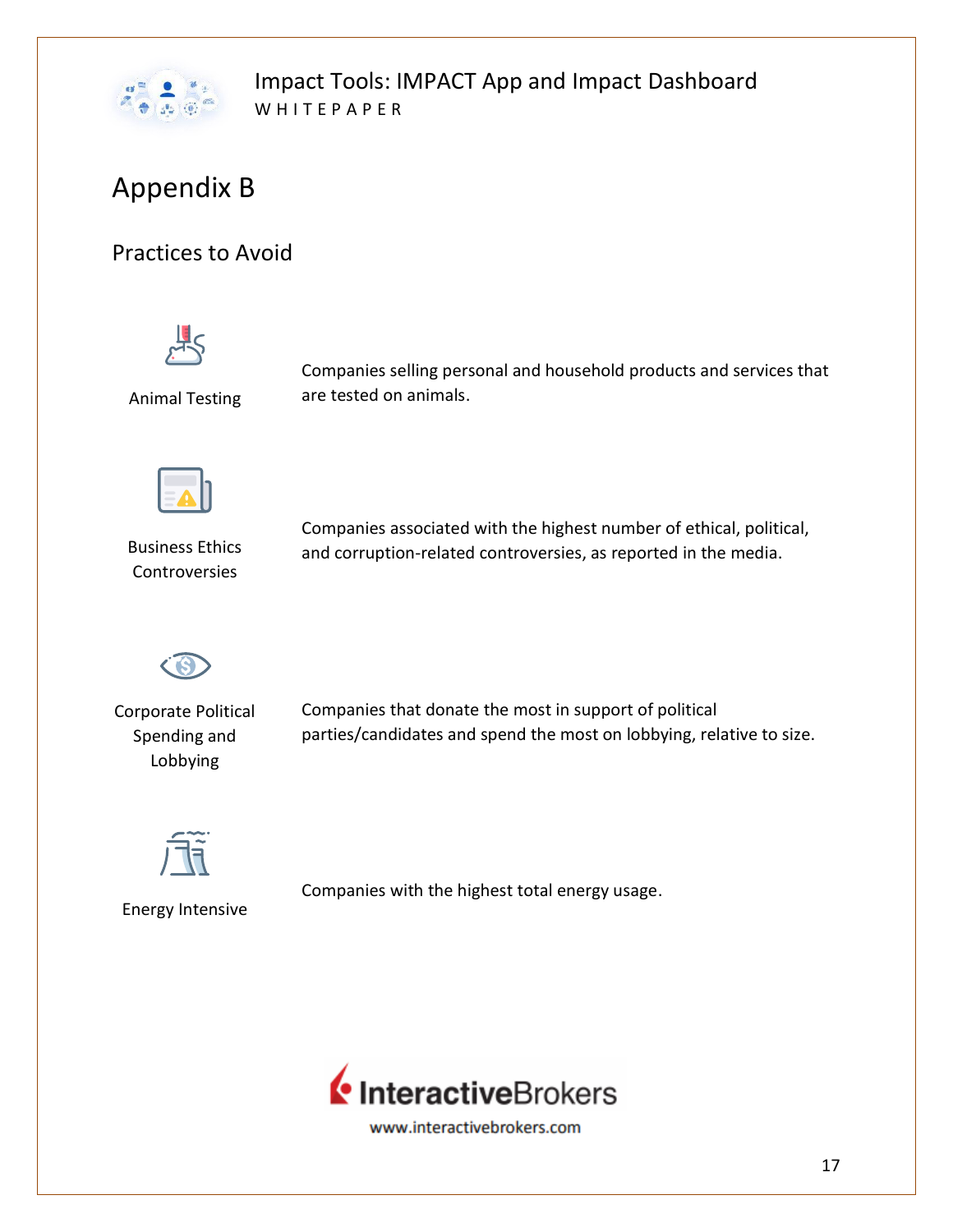



Fossil Fuels

Companies that operate in the coal industry and/or are among the largest oil producers.



Greenhouse Emissions

Companies with the highest reported direct and indirect CO2 emissions.



Hazardous Waste

Companies responsible for creating the largest volume of hazardous waste.



Companies with the highest level of water withdrawals.

High Water Usage



Tobacco, Alcohol and Gambling

Companies that derive revenue from the sale of tobacco and alcohol or from gambling activities.